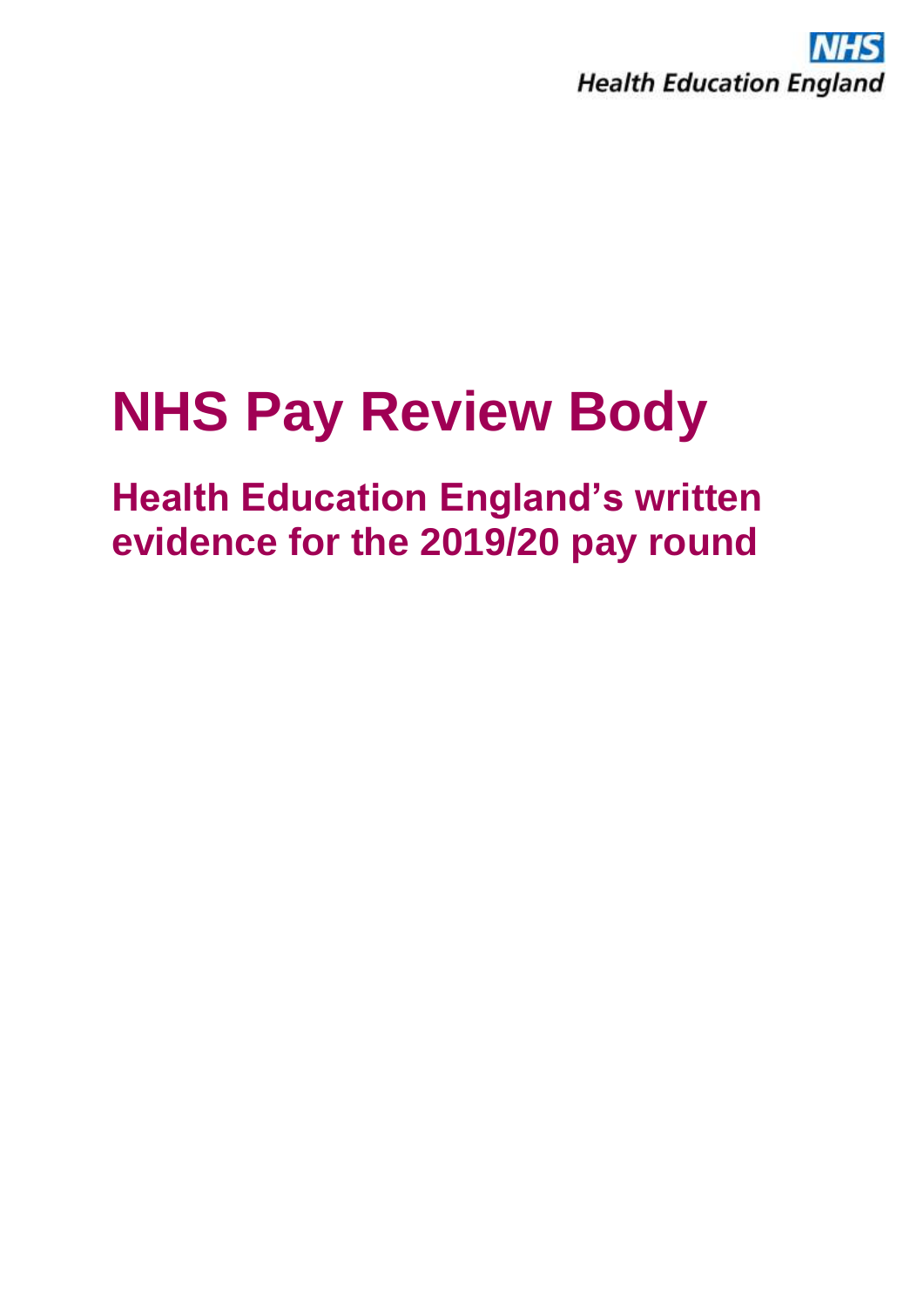## **1 Introduction**

1.1 Health Education England (HEE) welcomes the opportunity to once again submit evidence to the NHS Pay Review Body (NHSPRB) as part of its national process of gathering evidence from interested parties for 2019. Given the nature of the multi-year agreement reached on pay in 2018, HEE's evidence this year focuses on the work that has taken place on the national Workforce Strategy, and the workforce element of the recent NHS Long Term Plan.

## **2 Health Education England**

- 2.1 HEE was created by the NHS reforms of 2012 which abolished Strategic Health Authorities (SHAs) and Primary Care Trusts (PCTs). The functions of these organisations were given to new bodies including the NHS Commissioning Board, Clinical Commissioning Groups, The Trust Development Authority, and to HEE. HEE was originally created as a Special Health Authority in 2013 and was formalised by the Care Act 2014 as a statutory Arm's Length Body of the Department of Health and Social Care.
- 2.2 The Care Act 2014 set out the following key roles for HEE:
	- *…the duty to plan and deliver education and training for health care workers. Section 97(1)*
	- *…the ability to carry out activities relating to [the] education and training for health care workers; [and] provide information and advice on careers in health. Section 97(6)*
	- *…exercise its functions with a view to ensuring that a sufficient number of persons with the skills and training to work as health care workers for the purposes of the health service is available to do so throughout England. Section 98*
	- *...exercise its functions with a view to securing continuous improvement in the quality of education and training provided for health care workers; [and] in the quality of health services. Section 99(1)*
	- *…promote research into matters relating to such of the activities listed in...the Health Services and Public Health Act 1968 (social care services, primary care services and other health services) as are relevant to HEE's functions, and the use in those activities of evidence obtained from the research. Section 99(2)*
	- *…have regard to and exercise its functions with a view to securing that education and training for health care workers is provided in a way which promotes the NHS Constitution. Section 99(3) (4)*
- 2.3 As a result of these responsibilities outlined in the Care Act 2014, HEE has identified its purpose as:

*'HEE exists for one reason only: to support the delivery of excellent healthcare and health improvement to the patients and public of England by ensuring that the workforce of today and tomorrow has the right numbers, skills, values and behaviours, at the right time and in the right place.'*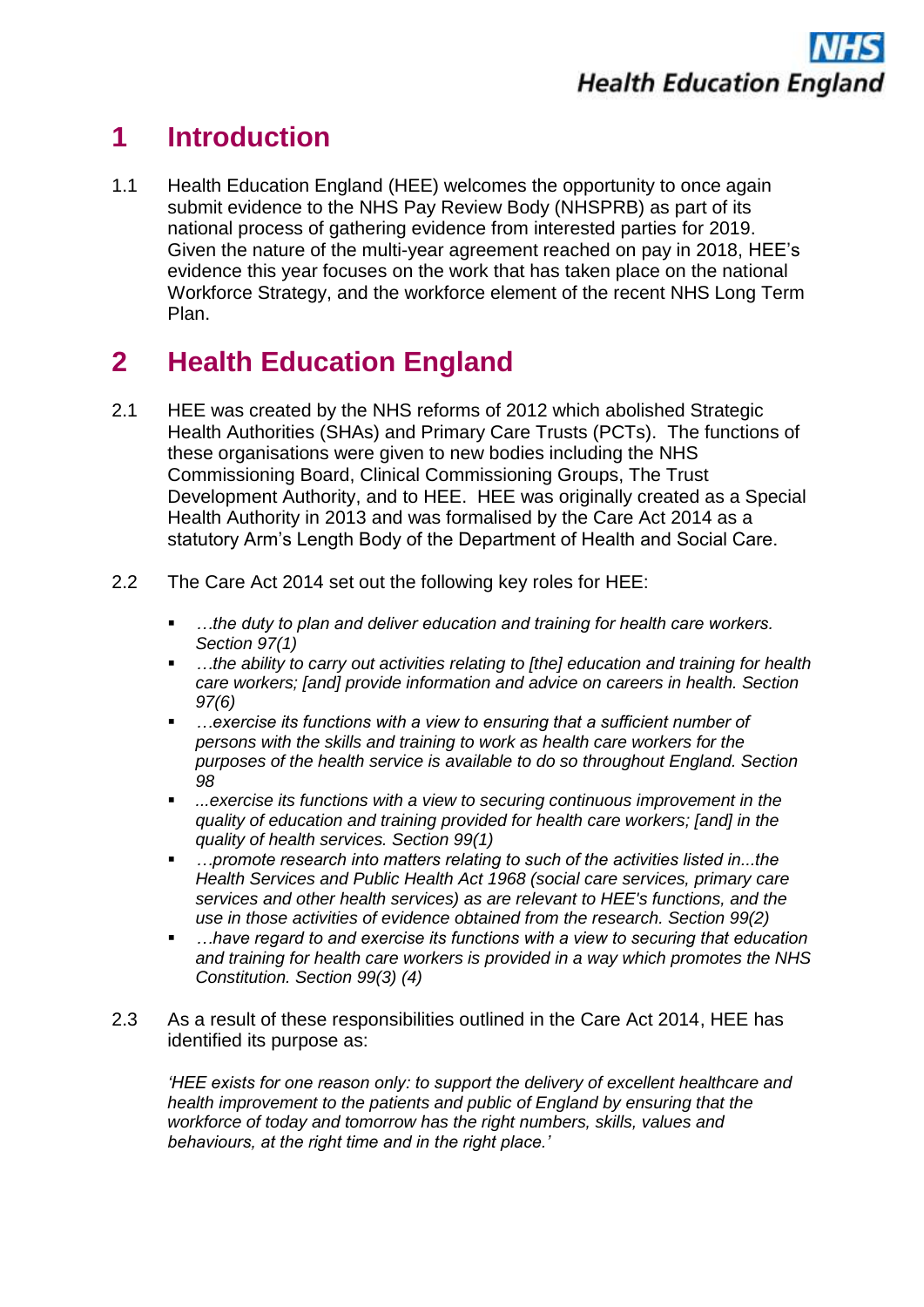- 2.4 HEE has identified its core roles and deliverables in its 2018/19 Business Plan as:
	- *Medical and Dental Education*: HEE will ensure the planning, management, delivery and quality assurance of education and training to the highest standards.
	- *Education of Clinical Professions: HEE will act to enable a sufficient,* high quality and well-functioning market for these education programmes.
	- **Quality and Patient Safety:** With partners, HEE will improve the overall quality of the learning environment for all learners and will improve education and training for patient safety.
	- **Workforce Planning and Intelligence:** With partners, HEE will secure the right supply of skilled staff across priority areas to meet patterns of demand.
	- *Workforce Transformation*: With partners, HEE will build and develop a workforce that drives innovation and improvement.
	- Leadership Services: HEE, through the NHS Leadership Academy and partners, will develop the leaders required to deal effectively with the healthcare challenges of today and tomorrow.
- 2.5 We are also responsible for supporting the NHS Constitution and helping to embed the NHS Values into everyday activity in the NHS. We are now in our sixth year as HEE, providing the NHS with a single national body with a ringfenced budget for commissioning education and training places to secure the future workforce.
- 2.6 We operate a single system of dispersed leadership, working together to deliver both local and nationwide success. To achieve this we are proud to also work with:
	- The providers of NHS services who are ultimately responsible for employing, maintaining and developing their staff and the quality of care they provide; and
	- Sustainable Transformation partnerships (STPs) and Local workforce Advisory Boards (LWABs); and
	- Other organisations such as commissioners, local authorities and higher education providers.
- 2.7 We also have a wider role working nationally with the Department of Health & Social Care (DHSC) and other health Arms' Length Bodies (ALBs) and Non-Departmental Public Bodies, including NHS England, NHS Improvement, the Care Quality Commission and Public Health England. Together, HEE and these organisations developed the [NHS Five Year Forward View](https://www.england.nhs.uk/wp-content/uploads/2014/10/5yfv-web.pdf) which was published in October 2014. The Five Year Forward View was refreshed in March 2017 with the publication of the [Next Steps On The Five Year Forward](https://www.england.nhs.uk/wp-content/uploads/2017/03/NEXT-STEPS-ON-THE-NHS-FIVE-YEAR-FORWARD-VIEW.pdf)  [View](https://www.england.nhs.uk/wp-content/uploads/2017/03/NEXT-STEPS-ON-THE-NHS-FIVE-YEAR-FORWARD-VIEW.pdf) which acknowledged the progress that had been made but highlighted the emerging pressures within the service and refocused the Five Year Forward View priorities in the light of this.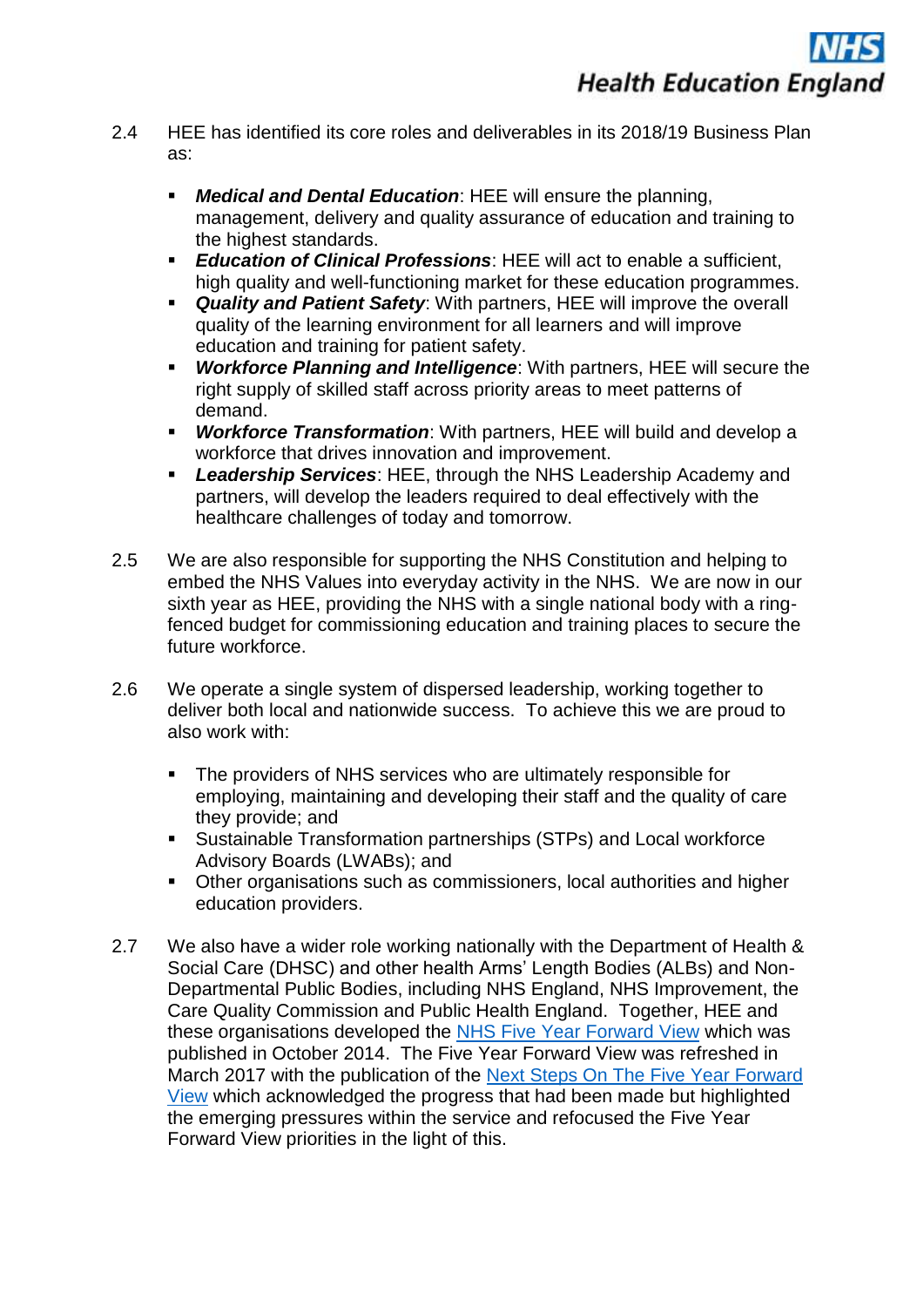# **Health Education England**

- 2.8 In October 2017, HEE led the development of the first NHS Workforce Strategy for over 25 years, [Facing the Facts, Shaping the Future](https://www.hee.nhs.uk/sites/default/files/documents/Facing%20the%20Facts%2C%20Shaping%20the%20Future%20%E2%80%93%20a%20draft%20health%20and%20care%20workforce%20strategy%20for%20England%20to%202027.pdf) in recognition of the need for further co-ordination at national level to ensure that the issues facing the NHS with regard to the supply and development of staff were discussed, and actions agreed, with a broad range of national, regional and local stakeholders. The strategy said that the Department of Health and Social Care (DHSC), working with HEE and other partners, would review national organisational roles and responsibilities to ensure that the national workforce system is well aligned.
- 2.9 The announcement of a long-term funding settlement in 2018 alongside the work to develop the NHS Long Term Plan has further reinforced the importance of ensuring that national, regional and local organisations are working effectively together to address workforce priorities. In light of this, and building on recent constructive joint work to develop the workforce priorities for the Long Term Plan, HEE, NHS Improvement, NHS England and DHSC agreed the following measures in October 2018 to improve how we work together:
	- HEE will work jointly with NHS Improvement to develop its mandate for 2019/20 onwards. HEE's Board will continue to sign-off the draft mandate, but, as a new step, the mandate will then be approved by the NHS Improvement Board to ensure it meets service requirements, before approval by the Secretary of State. This will ensure that workforce plans are more closely aligned with NHS service plans.
	- The NHS Leadership Academy will transfer from HEE to the new NHS Improvement and NHS England People function from 1 April 2019, maximising the natural fit between the work of the NHS Leadership Academy and the People function's responsibility for executive and nonexecutive leadership and talent across the NHS.
	- HEE will identify opportunities for its regional teams to align with NHS Improvement/ NHS England's integrated regional teams to continue to build on the strong collaborative working that already exists across the country in support of local health systems.
- 2.10 These changes will help ensure that our organisations work much more closely together to support local health systems to recruit, train, develop and retain the staff the NHS depends upon, and in enhancing leadership across the service.

## **3 Facing the Facts, Shaping the Future**

3.1 The NHS needs radical action to improve working conditions, boost training and retention and become a 'model employer' for staff. [Facing the Facts,](https://www.hee.nhs.uk/sites/default/files/documents/Facing%20the%20Facts%2C%20Shaping%20the%20Future%20%E2%80%93%20a%20draft%20health%20and%20care%20workforce%20strategy%20for%20England%20to%202027.pdf)  [Shaping the Future](https://www.hee.nhs.uk/sites/default/files/documents/Facing%20the%20Facts%2C%20Shaping%20the%20Future%20%E2%80%93%20a%20draft%20health%20and%20care%20workforce%20strategy%20for%20England%20to%202027.pdf) was a whole national system consultation document, produced by HEE with content from NHS England, NHS Improvement, Public Health England, the Care Quality Commission, National Institute for Clinical Excellence and the Department of Health. The document was published in December 2017.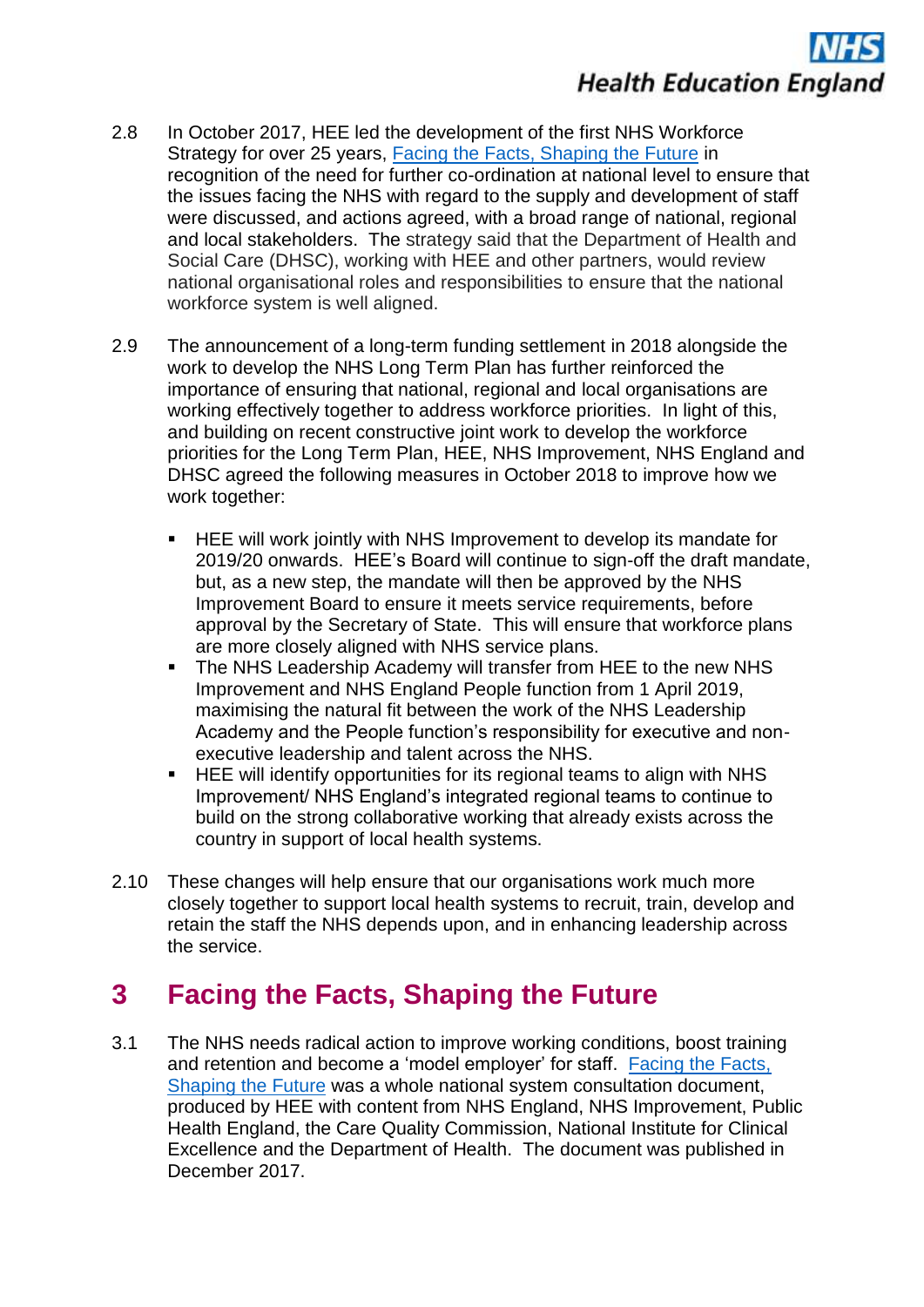- 3.2 The draft strategy looked at the challenges faced by the health and care system, charting the growth in the NHS workforce over the previous five years while also setting out the critical workforce challenges that will be faced over the next decade.
- 3.3 While the NHS is employing more staff now than at any time in its history, with significant growth in newly-qualified staff from 2012 across the majority of professional groups, the report concluded that more must be done to keep up with increased demand as the population expands and grows older. It responded by setting out a range of measures to improve productivity, boost training and retention, open up new routes into nursing and prepare the future workforce for technological advances such as genomics, artificial intelligence and digital robotics, which are poised to transform modern medicine.
- 3.4 Among the specific measures were:
	- targeted retention schemes to encourage staff to continue working in healthcare, including support for local NHS organisations on how to improve retention rates, an expansion of the nursing Return to Practice scheme and efforts to encourage European nationals to stay by ensuring a streamlined, user-friendly service for obtaining settled status
	- improvements to medical training and how junior doctors are supported in their careers, with a greater emphasis on producing more doctors in areas where there are the biggest shortfalls, including general practice and psychiatry, and on-going efforts to improve the working practices of doctors in training, such as improving access to training opportunities and better communication around rotations and shift patterns
	- a far-reaching technology review across England, led by Professor Eric Topol to look at how advances in genomics, pharmaceuticals, artificial intelligence and robotics will change the roles and functions of clinical staff over the next two decades and what this will mean for future skills and training needs
	- making the NHS a more inclusive, 'family-friendly' employer  $-$  the strategy also acknowledged the changing shape and expectations of the NHS workforce, with more people wanting flexible working practices to enable them to balance work and family life. It concluded that NHS organisations will need to develop an employment offer that remains attractive for all staff.
	- the draft strategy looked at the major workforce plans for the Five Year Forward View priorities: cancer; mental health; maternity; primary and community care; and urgent and emergency care.
- 3.5 National workforce planning is challenging for a system as large and complex as the NHS. It needs to take account of future finances and service redesign, while medical advances and changing patient needs and expectations add to the uncertainty of projections. To support this, HEE proposed a set of six principles for future NHS workforce decisions, which aim to mitigate the risks associated with workforce planning.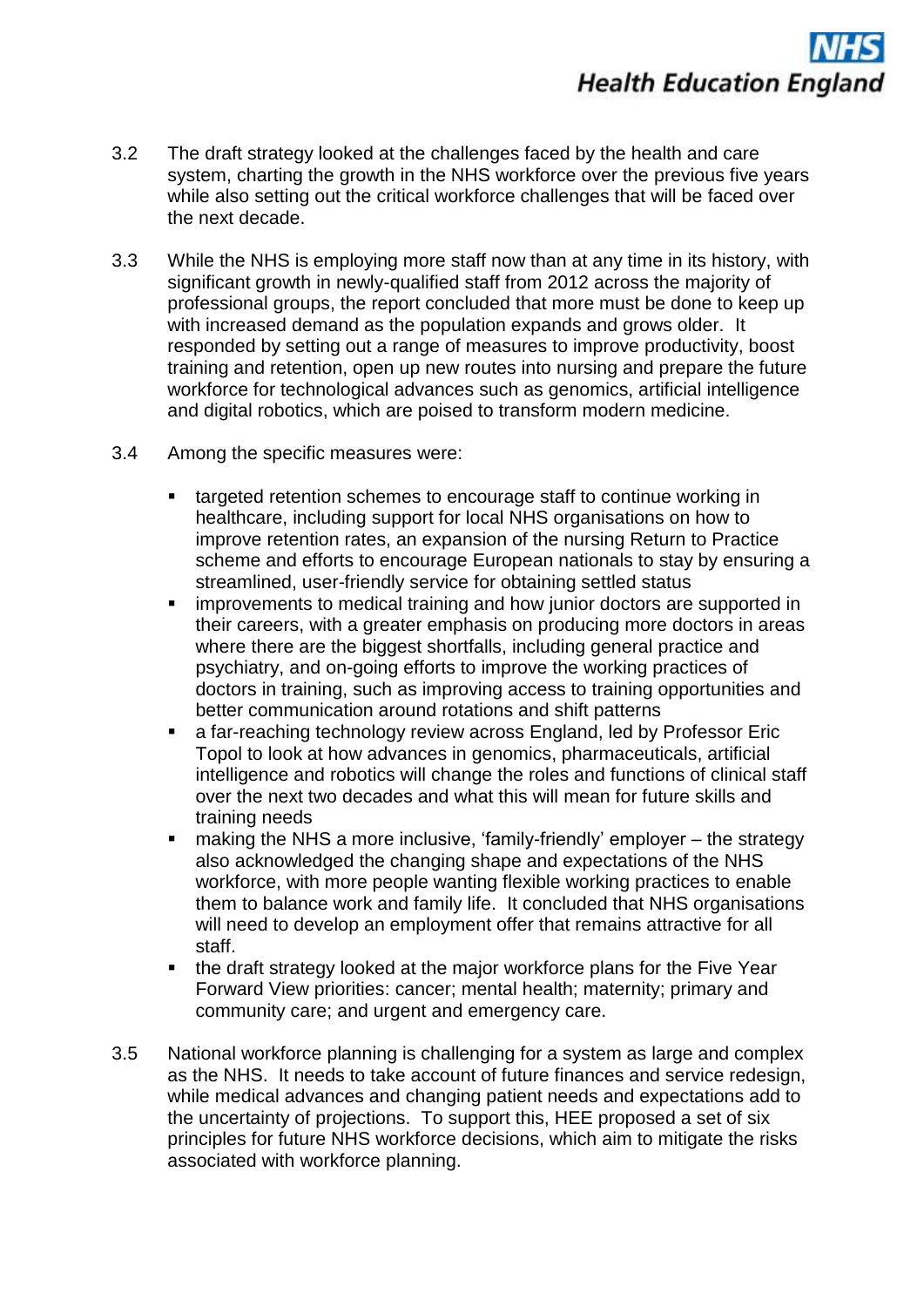**Health Education England** 

- i. Securing the supply of staff that the health and care system needs to deliver high quality care in the future.
- ii. Enabling a flexible and adaptable workforce through our investment in educating and training new and current staff.
- iii. Providing broad pathways for careers in the NHS, and the opportunity for staff to contribute more, and earn more, by developing their skills and experience.
- iv. Widening participation in NHS jobs so that people from all backgrounds have the opportunity to contribute and benefit from public investment in our healthcare.
- v. Ensuring the NHS and other employers in the system are inclusive modern model employers with flexible working patterns, career structures and rewards.
- vi. Ensuring that service, financial and workforce planning are intertwined, so that every significant policy change has workforce implications thought through and tested.
- 3.6 Consultation outcomes

Formal consultation on the draft strategy began in December 2017 and ran until the end of March 2018. 101 people completed the on-line survey, and 1,185 participated in the online workshop that ran throughout the consultation period, including 143 organisations. Feedback was captured from 32 events held across the country and from the 195 organisations that also submitted direct responses as part of the consultation process. The consultation feedback demonstrated that there was good support for the six principles set out above. In addition, there were five key priority areas that emerged:

- 3.7 Attracting People which highlighted the need to;
	- Address public perceptions of careers in health and care
	- Introduce new qualifications and routes to employment
	- Ensure roles allow for future development
	- Protect funding for health services
	- Promote careers through school outreach
- 3.8 Modern, model employers where the feedback was to;
	- Protect time and funding for CPD and other development activities
	- Enable health and care organisations to support flexible working
	- Ensure staff are paid fairly
	- Create opportunities through apprenticeships
- 3.9 Fitness for the Future where there is a need to;
	- Ensure health and care systems work together effectively
	- Enable health and care staff to embrace the potential of technology
	- Develop new roles and specialities
	- Value carers and volunteers
	- Empower staff to improve outcomes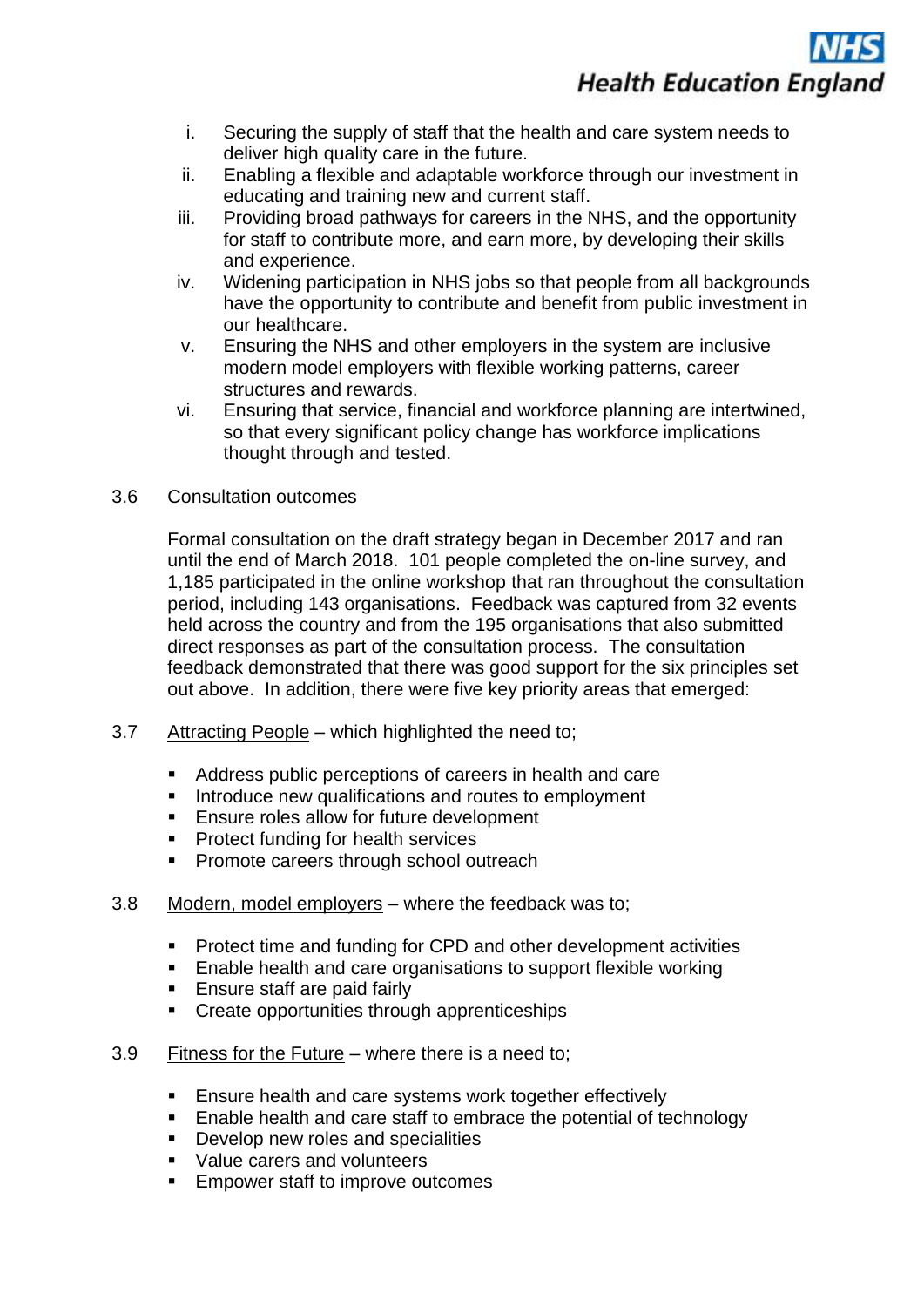- 3.10 Social Care where the feedback highlighted;
	- The need for financial investment into the social care workforce to reflect the growing demand
	- The need to recognise that the profile, pay and reputation of the social care workforce all impact on recruitment and retention
	- That there is support for national standards for registration of social care workers.

#### 3.11 Technology

The [Topol Review](https://www.hee.nhs.uk/our-work/topol-review) has been exploring how to prepare the healthcare workforce, through education and training, to deliver the digital future, to enable us to make the most of technologies such as genomics, digital medicine, artificial intelligence and robotics to improve services and help ensure a sustainable NHS. The [Interim Report](https://www.hee.nhs.uk/sites/default/files/documents/Topol%20Review%20interim%20report_0.pdf) was published in June 2018 and the final report is due to be published later this month.

### **4 The NHS Long Term Plan**

4.1 The [NHS Long Term Plan](https://www.longtermplan.nhs.uk/wp-content/uploads/2019/01/nhs-long-term-plan.pdf) was published on 7 January 2019.

To ensure that the NHS can achieve the ambitious improvements we want to see for patients over the next ten years, the NHS Long Term Plan sets out the challenges that the NHS currently faces can be overcome, such as staff shortages and growing demand for services, by:

- **Doing things differently**: we will give people more control over their own *health and the care they receive, encourage more collaboration between GPs, their teams and community services, as 'primary care networks', to increase the services they can provide jointly, and increase the focus on NHS organisations working with their local partners, as 'Integrated Care Systems', to plan and deliver services which meet the needs of their communities.*
- *Preventing illness and tackling health inequalities: the NHS will increase its contribution to tackling some of the most significant causes of ill health, including new action to help people stop smoking, overcome drinking problems and avoid Type 2 diabetes, with a particular focus on the communities and groups of people most affected by these problems.*
- **Backing our workforce**: we will continue to increase the NHS workforce, *training and recruiting more professionals – including thousands more clinical placements for undergraduate nurses, hundreds more medical school places, and more routes into the NHS such as apprenticeships. We will also make the NHS a better place to work, so more staff stay in the NHS and feel able to make better use of their skills and experience for patients.*
- *Making better use of data and digital technology: we will provide more convenient access to services and health information for patients, with the*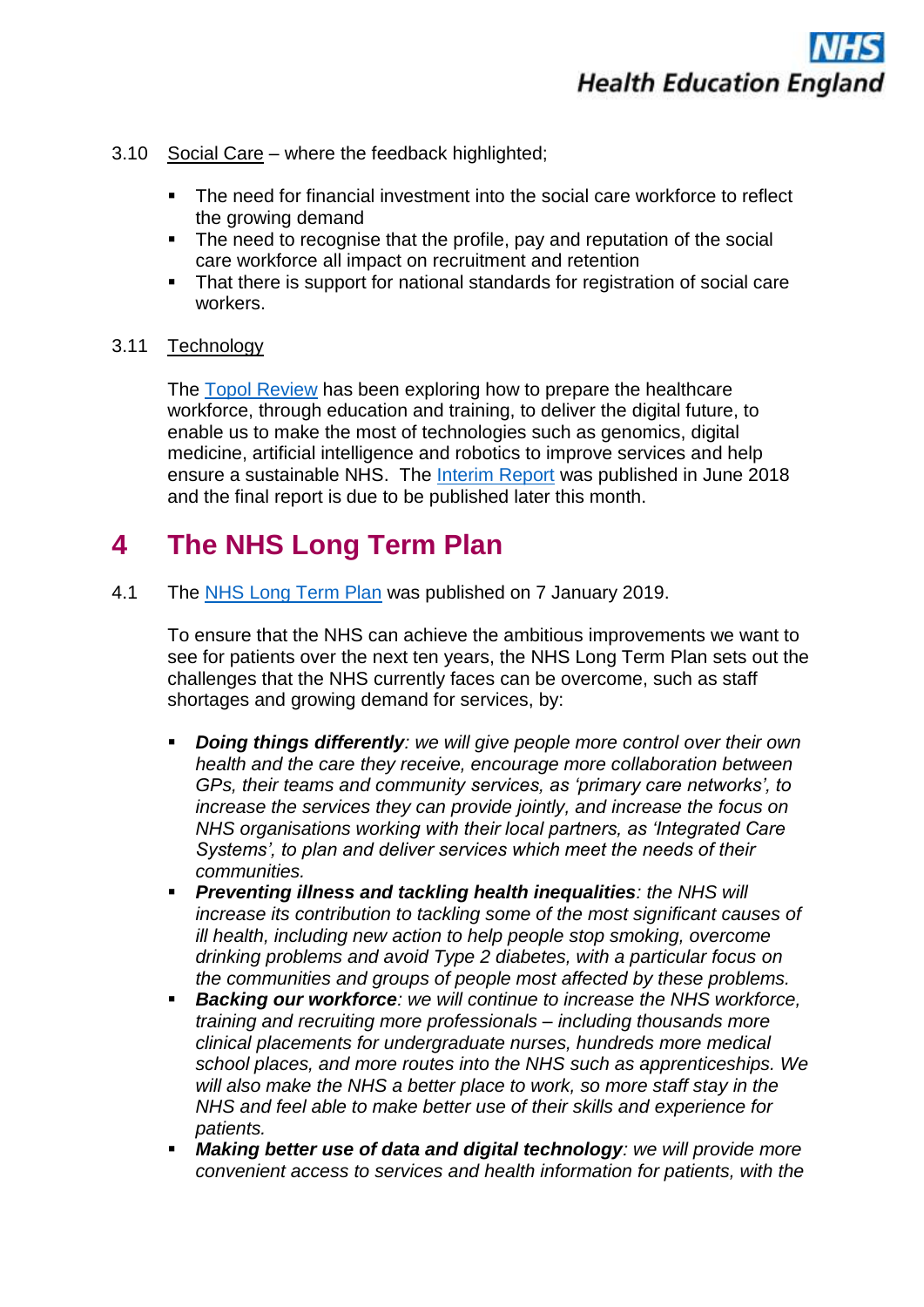

*new NHS App as a digital 'front door', better access to digital tools and patient records for staff, and improvements to the planning and delivery of services based on the analysis of patient and population data.*

- *Getting the most out of taxpayers' investment in the NHS: we will continue working with doctors and other health professionals to identify ways to reduce duplication in how clinical services are delivered, make better use of the NHS' combined buying power to get commonly used products for cheaper, and reduce spend on administration*
- 4.2 The NHS Workforce is a key component of the plan, and eight areas are discussed:
	- 1. A comprehensive new workforce implementation plan
	- 2. Expanding the number of nurses, midwives, AHPs and other staff
	- 3. Growing the medical workforce
	- 4. International Recruitment
	- 5. Supporting our current NHS staff
	- 6. Enabling productive working
	- 7. Leadership and talent management
	- 8. Volunteers
- 4.3 The Long Term Plan recognises that:
	- The performance of any healthcare system ultimately depends on its people – and the NHS is no exception
	- NHS staff are feeling the strain due, in part, to the number of vacancies across many roles and in many parts of England
	- To make the Long Term Plan a reality, the NHS will need more staff, working in rewarding jobs and a more supportive culture
	- New NHS roles and careers will be shaped to reflect the future needs and priorities set out in the rest of the Plan
	- More people want to train to join the NHS than are currently in education or training. Many of those leaving the NHS would remain if they were offered improved development opportunities and more control over their working lives
	- The plan sets out specific workforce actions that can have a positive impact now. It also sets out wider reforms for the NHS workforce which will be finalised when the education and training budget for HEE is set later on in 2019.

A summary of the Workforce Section of the Plan is attached as Appendix A.

4.4 Building on [Facing the Facts, Shaping the Future](https://www.hee.nhs.uk/sites/default/files/documents/Facing%20the%20Facts%2C%20Shaping%20the%20Future%20%E2%80%93%20a%20draft%20health%20and%20care%20workforce%20strategy%20for%20England%20to%202027.pdf) and the responses received during the consultation (see section 2 above) workforce plans need to work locally and add up nationally – they need to be adaptive and attentive to detail and wider context. The overall aim is to ensure a sustainable overall balance between supply and demand across all staff groups. For doctors, there will be a focus on reducing geographical and specialty imbalances. For the wider workforce, the aim is to ensure sufficient supply of nurses and to address specific shortages for AHPs and other key groups.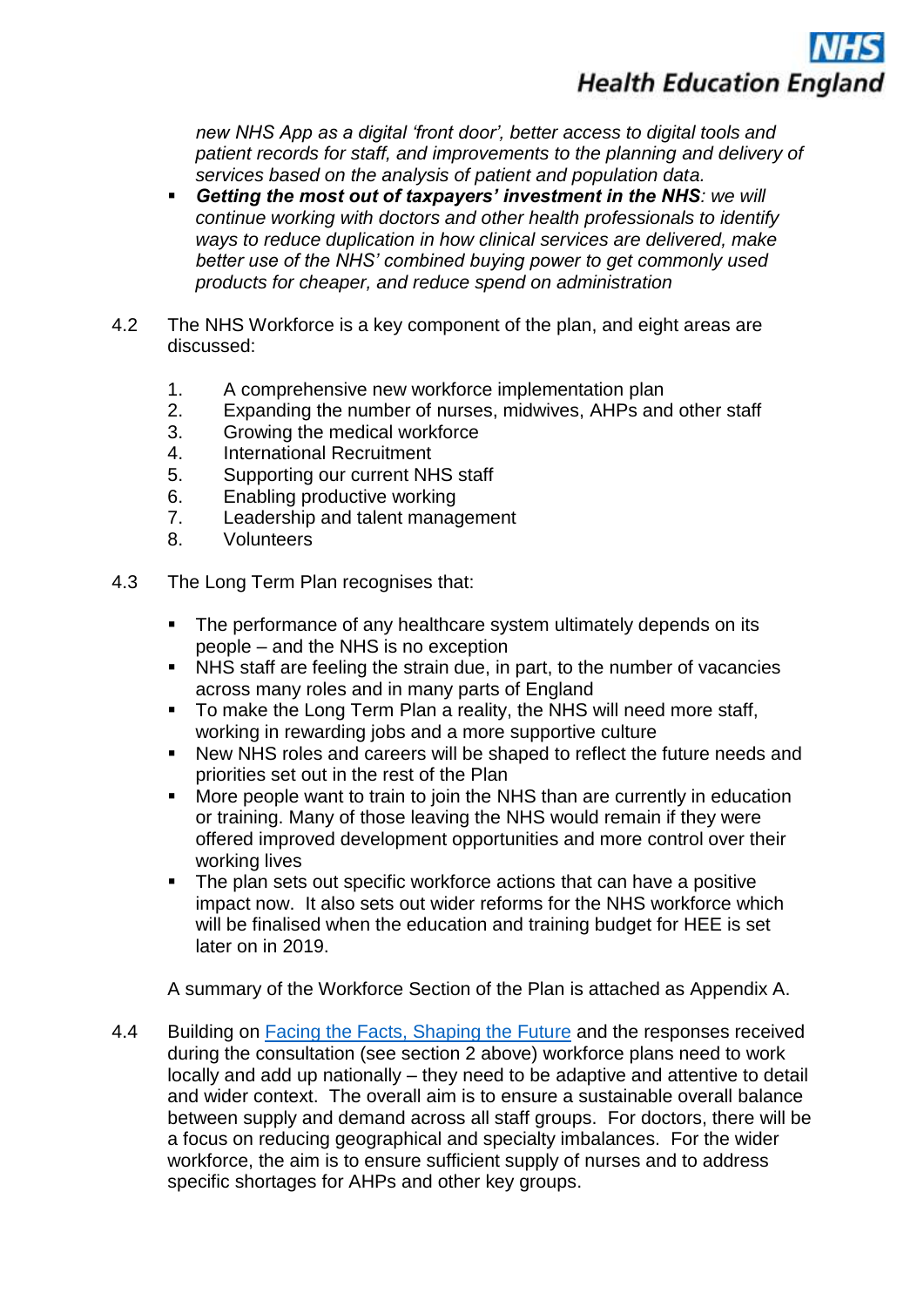4.5 A final workforce implementation plan will be published later in 2019. NHS Improvement, HEE and NHS England will establish a national workforce group to ensure workforce actions agreed are delivered quickly. This will include the new NHS Chief People Officer, the NHS National Medical Director and the Chief Nursing Officers, and other Chief Professions Officers.

### **5 Attrition and Retention**

- 5.1 One of the key issues that the Review Body has previously highlighted with HEE in previous evidence rounds has been the attrition of students from training and the retention. HEE has been leading a key piece of work to gain a detailed understanding of the factors impacting on healthcare student attrition and to understand retention of the newly qualified workforce in the early stages of their careers.
- 5.2 This extensive national study was based on detailed insight from numerous stakeholders including nearly 3,500 pre-registration students, service and university representatives, regulators, and policy makers. The [RePAIR](https://www.hee.nhs.uk/news-blogs-events/news/health-education-england-gains-valuable-insight-improving-student-retention) (Reducing Attrition and Improving Retention) project covered the four fields in nursing (adult, child, learning disabilities and mental health) along with midwifery and therapeutic radiography and aimed to gain a better understanding of the student journey from pre-enrolment, up to two years post registration.
- 5.3 The overriding message from the [RePAIR Report](https://healtheducationengland.sharepoint.com/Comms/Digital/Shared%20Documents/Forms/AllItems.aspx?id=%2FComms%2FDigital%2FShared%20Documents%2Fhee%2Enhs%2Euk%20documents%2FWebsite%20files%2FRePAIR%202018%2FRePAIR%20Report%202018_FINAL%2Epdf&parent=%2FComms%2FDigital%2FShared%20Documents%2Fhee%2Enhs%2Euk%20documents%2FWebsite%20files%2FRePAIR%202018&p=true&slrid=96dbb69e-0047-0000-5832-d4a6ee14d4a9) is a positive one, in that a 96% of students agreed that they had made the right decision in enrolling on their course. However, the study has identified a range of factors, which if unaddressed, could affect the supply of newly qualified practitioners – these include financial pressures, student confidence levels and the importance of the clinical component of a course to students which is heavily influenced by the clinical supervisor (or mentor) and the culture in that clinical setting.
- 5.4 Using a unique dataset, HEE has gained an understanding that 33.4% of students do not complete their studies on time. Although, further analysis suggests that most students who experience an interruption to their studies, go on to complete within a further 24 months of the standard pathway for that programme. Whilst accepting some variation across programmes and years of study, the report also includes evidence of percentage change improvements in the observed expected attrition metric, including those broadly in the region of 50 per cent for the period of 2009/10 and 2016/17 - a target set by the government in its 2014/15 mandate to HEE.
- 5.5 The RePAIR recommendations set out what should be done system wide to improve retention. These include ensuring that prospective students really do understand the career they have chosen and the requirements of the course, encouraging the creation of buddy schemes to provide support to students during their studies, standardisation of practice assessment documentation and the importance of preceptorship schemes.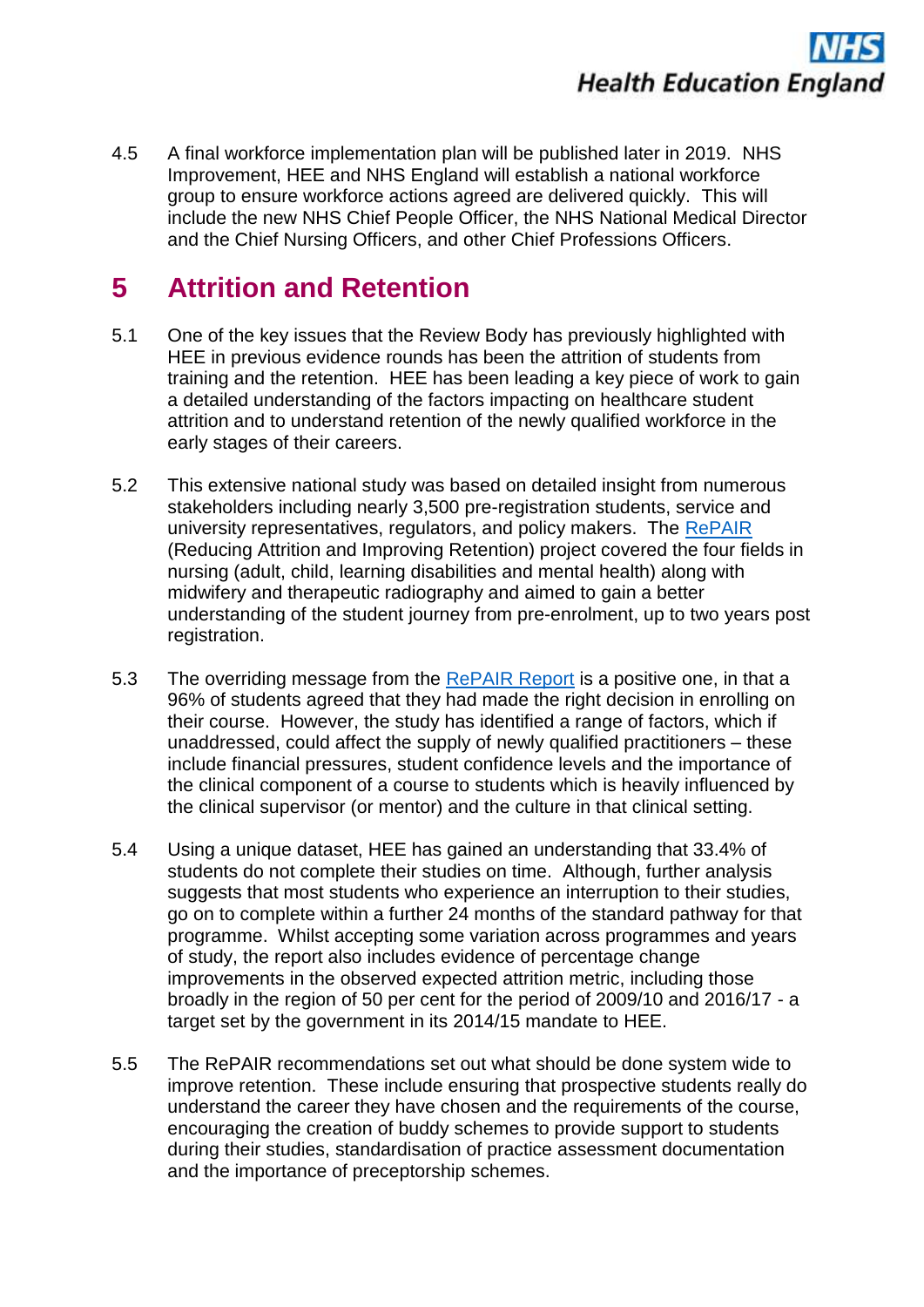

5.6 The [RePAIR toolkit,](https://healtheducationengland.sharepoint.com/Comms/Digital/Shared%20Documents/Forms/AllItems.aspx?id=%2FComms%2FDigital%2FShared%20Documents%2Fhee%2Enhs%2Euk%20documents%2FWebsite%20files%2FRePAIR%202018%2FRP_Toolkit_2017-2018_FINAL%2Epdf&parent=%2FComms%2FDigital%2FShared%20Documents%2Fhee%2Enhs%2Euk%20documents%2FWebsite%20files%2FRePAIR%202018&p=true&slrid=a0dbb69e-f00f-0000-42d4-bac4c863bd11) is aimed at all those involved in the education, training and supervision of pre-registration healthcare students and those who are newly qualified. It showcases excellent examples of best practice and effective interventions from across the country designed to improve retention and a bespoke cost calculator developed to encourage organisations to investigate the costs and benefits of local retention initiatives.

**Health Education England January 2019**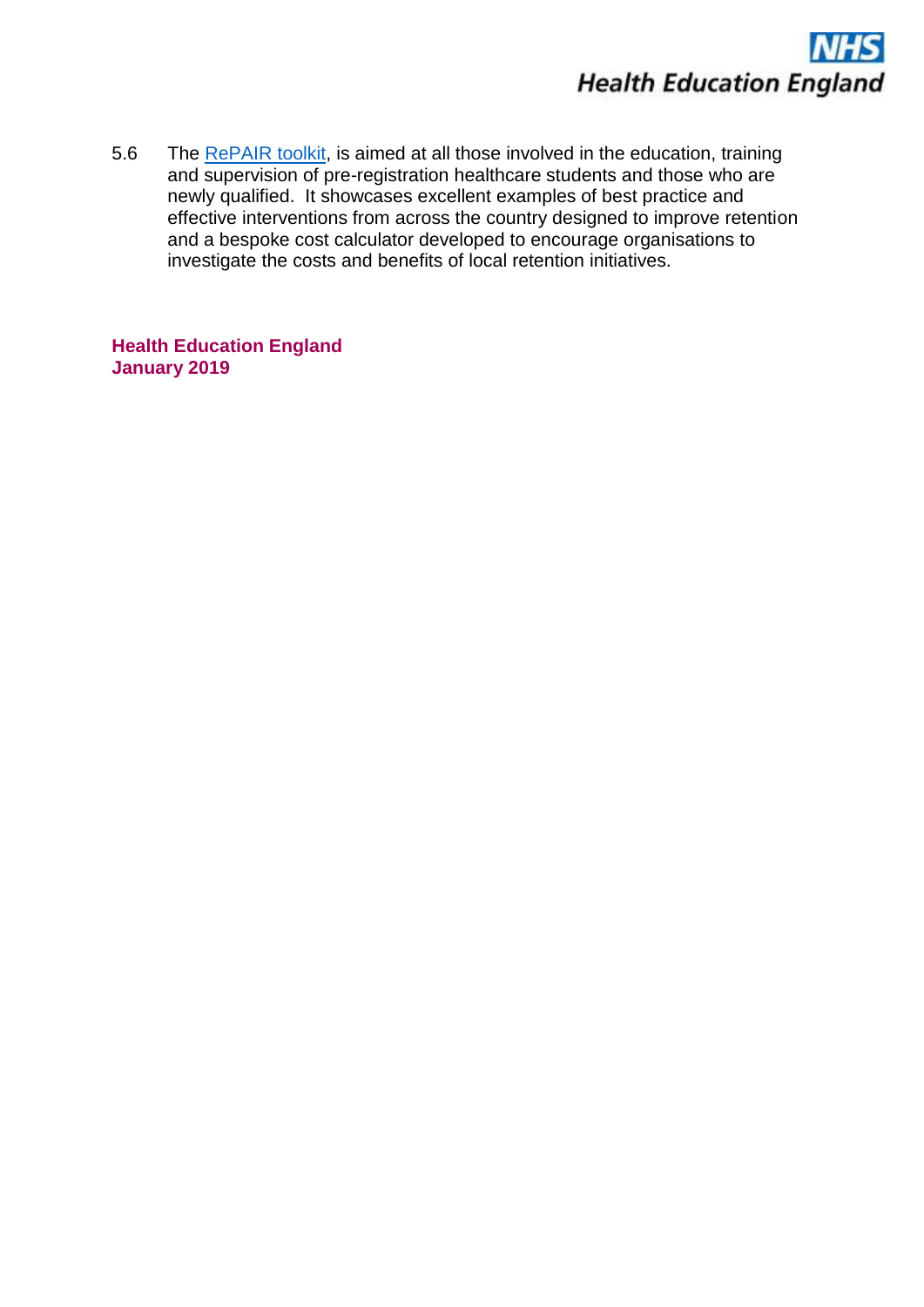

## **The NHS Long Term Plan: Summary of Chapter 4**



#### **Date of publication: January 2019**

[Download the full report here](https://www.longtermplan.nhs.uk/wp-content/uploads/2019/01/nhs-long-term-plan.pdf)

"Chapter Four sets out how current workforce pressures will be tackled, and staff supported. The NHS is the biggest employer in Europe, and the world's largest employer of highly skilled professionals. But our staff are feeling the strain […] This Long Term Plan therefore sets out a number of specific workforce actions which will be overseen by NHS Improvement that can have a positive impact now. It also sets out wider reforms which will be finalised in 2019 when the workforce education and training budget for HEE is set by government. These will be included in the comprehensive NHS workforce implementation plan published later this year, overseen by the new crosssector national workforce group, and underpinned by a new compact between frontline NHS leaders and the national NHS leadership bodies." (p.8)

This summary was produced by the HEE Knowledge Management (KM) team. It is for information purposes only; it *does not include validation or critical appraisal of any content.*

*8th January 2019* 

*You can contact the team on* [KnowledgeManagement@hee.nhs.uk](mailto:knowledgemanagement@hee.nhs.uk)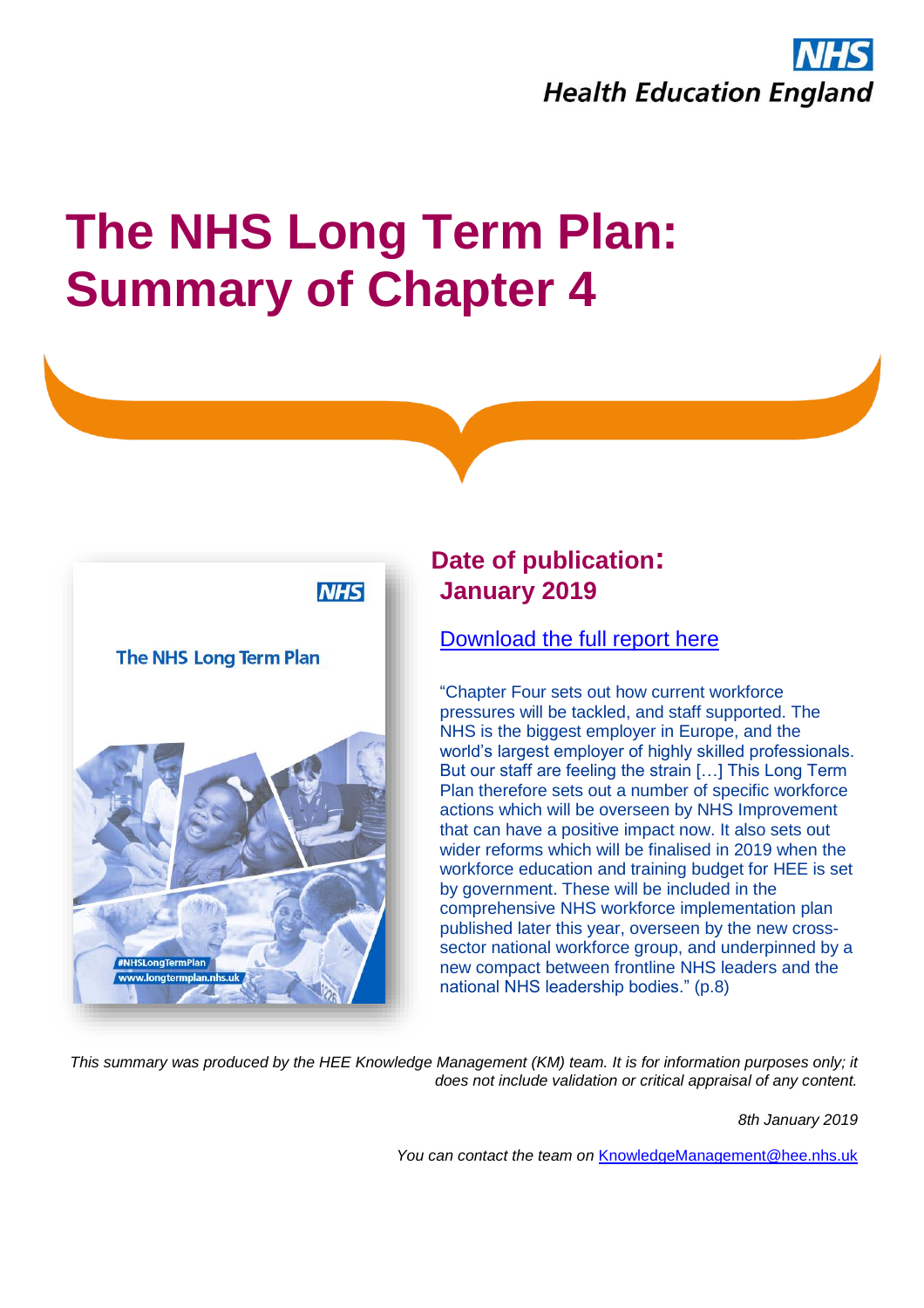#### **NHS Long Term Plan Chapter 4 Summary**

## **Chapter 4: NHS staff will get the backing they need<sup>1</sup>**

This short brief summarises the key points from the workforce specific section of the NHS Long Term plan.

The plan discusses 8 areas:

- 1. A comprehensive new workforce implementation plan
- 2. Expanding the number of nurses, midwives, AHPs and other staff
- 3. Growing the medical workforce
- 4. International Recruitment
- 5. Supporting our current NHS staff
- 6. Enabling productive working
- 7. Leadership and talent management
- 8. Volunteers

The report recognises that:

- The performance of any healthcare system ultimately depends on its people – the NHS is no exception
- Our staff are feeling the strain due, in part, to the number of vacancies across many roles and in many parts of England
- To make the Long Term Plan a reality, the NHS will need more staff, working in rewarding jobs and a more supportive culture
- New NHS roles and careers will be shaped to reflect the future needs and priorities set out in the rest of the Plan
- More people want to train to join the NHS than are currently in education or training. Many of those leaving the NHS would remain if they were offered improved development opportunities and more control over their working lives

The plan sets out specific workforce actions developed by NHS Improvement and others that can have a positive impact now. It also sets out wider reforms for the NHS workforce which will

be finalised by NHS Improvement and the Department of Health and Social Care when the education and training budget for HEE is set in 2019.

#### **1. A comprehensive new workforce implementation plan**

Workforce plans need to work locally and add up nationally – they need to be adaptive and attentive to detail and wider context.

"Our aim is to ensure a sustainable overall balance between supply and demand across all staff groups. For doctors, we will focus on reducing geographical and specialty imbalances. For the wider workforce, we aim to ensure sufficient supply of nurses and to address specific shortages for AHPs and other key groups"

**A workforce implementation plan will be published later in 2019.** NHS Improvement, HEE and NHS England will establish a **national workforce group** to ensure workforce actions agreed are delivered quickly. This will include the new Chief People Officer, the NHS National Medical Director and the Chief Nursing Officers, and other Chief Professions Officers. This group will also include the **first ever Chief Midwifery Officer.** 

#### **2. Expanding the number of nurses, midwives, AHPs and other staff**

Nurses play a key role in delivering personcentred care in all parts of the NHS but we are not yet training sufficient nurses to meet demand. The NHS Improvement-led workforce group will agree action to improve supply over the course of the Long Term Plan with the aim of **improving nursing vacancy rate to 5% by 2028**.

22,200 applicants were accepted onto English nursing courses in 2018, a higher number than in seven of the last ten years, however, 14,000 applicants to nursing were not accepted. To facilitate the Department of Health and Social Care's intended 25% increase in nurse undergraduate places, clinical placements for an

l

<sup>1</sup> Pages 78-90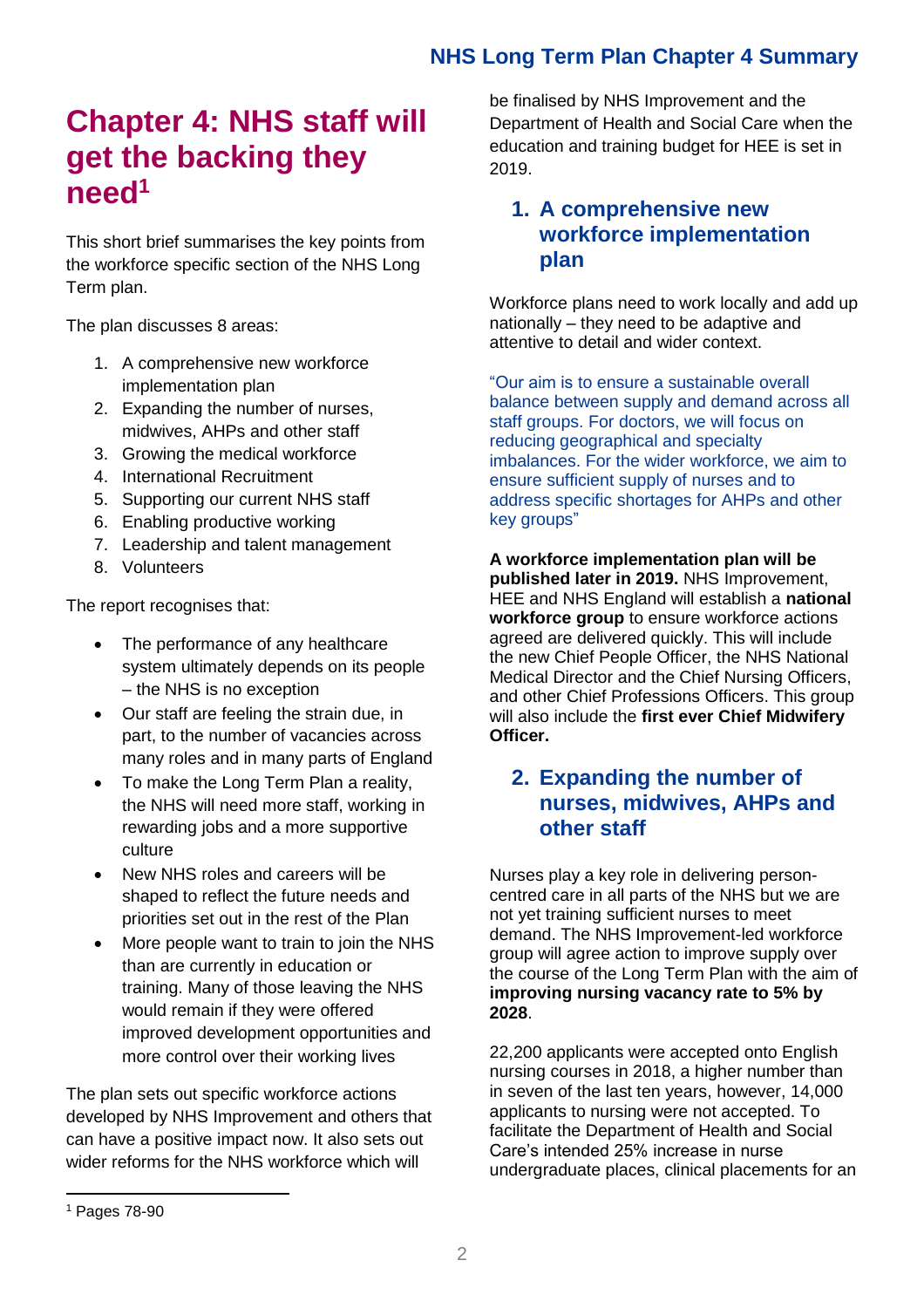#### **NHS Long Term Plan Chapter 4 Summary**

**extra 5,000 places will be funded from** 

**2019/20, a 25% increase**. From 2020/21 funding will be provided for clinical placements for as many places as universities fill, **up to a 50% increase**. Every nurse or midwife graduating will be a offered a **five-year NHS job guarantee within the region where they qualify.**

Training needs to be more accessible. **We will establish a new online nursing degree for the NHS, linked to guaranteed placements at NHS trusts and primary care, with the aim of widening participation.** 

Investment in the growth of nursing apprenticeships will continue and we will seek to grow wider apprenticeships in clinical and nonclinical jobs in the NHS.

The national workforce group will build on the support AHPs already offer for patient flow. The funding for new Primary Care Networks will be used to substantially expand the number of clinical placements. More national campaigns will be developed in conjunction with Royal Colleges and trade unions for those roles the NHS most urgently needs.

#### **3. Growing the medical workforce**

Medical school places are growing from 6,000 to 7,500 per year and the way doctors are trained and they way they work will be a key component of the workforce implementation plan. The shift from a dominance of highly specialised roles to a better balance with more generalist roles will be accelerated. The workforce implementation plan will build on the *General Practice Forward View* to increase the number of doctors working in general practice.

Newly qualified doctors and nurses will be offered a two-year fellowship offering a secure contract alongside a portfolio role. The government has also committed to a new statebacked GP Indemnity scheme from April 2019. Working with the BMA, medical Royal Colleges and the General Medical Councils and providers **switching specialties, credentialing, generalist skills** and **matching speciality and geographical needs** will also be addressed.

#### **4. International recruitment**

We want staff from the EEA that are currently working across the NHS to stay after the UK exits the European Union and many trusts are now meeting the cost of applying for settled status for their staff from the EEA. NHSE and NHSI will directly monitor NHS staffing flows post-Brexit to advise the government. In the long-term, we need to ensure we are training more of the people we need domestically and in the short-term we must continue to ensure that high-skilled people from other countries from whom it is ethical to recruit are able to join the NHS. The workforce implementation plan will set **new national arrangements to support NHS organisations in recruiting overseas.** 

It is critical that individuals looking to register to work in the UK can move through regulatory processes quickly, while upholding the high standards the public expects.

#### **5. Supporting our current NHS staff**

Growing the NHS workforce will partly depend on retaining the staff we have as training leadtimes mean new investment in staff will not deliver additional supply for at least three years. NHS Improvement's Retention Collaborative has already delivered measurable improvements (this will be extended to support all NHS employers). **NHSI is committed to improving staff retention by at least 2% by 2025, the equivalent of 12,400 additional nurses.**

One of the top reasons for people leaving is that they do not receive the development and career progression that they need (i.e. CPD and workforce development).

"HEE has committed to increase the proportion of its total budget spent on workforce development in the short-term, with a focus on primary care and community settings. Support from employers is also key – in particular ensuring that staff are given the time out to develop their skills."

Multi-professional credentialing will be expanded to enable clinicians to develop new capabilities formally recognised in specific areas of competence. A **modern employment culture**  will be shaped for the NHS promoting flexibility, wellbeing and career development and